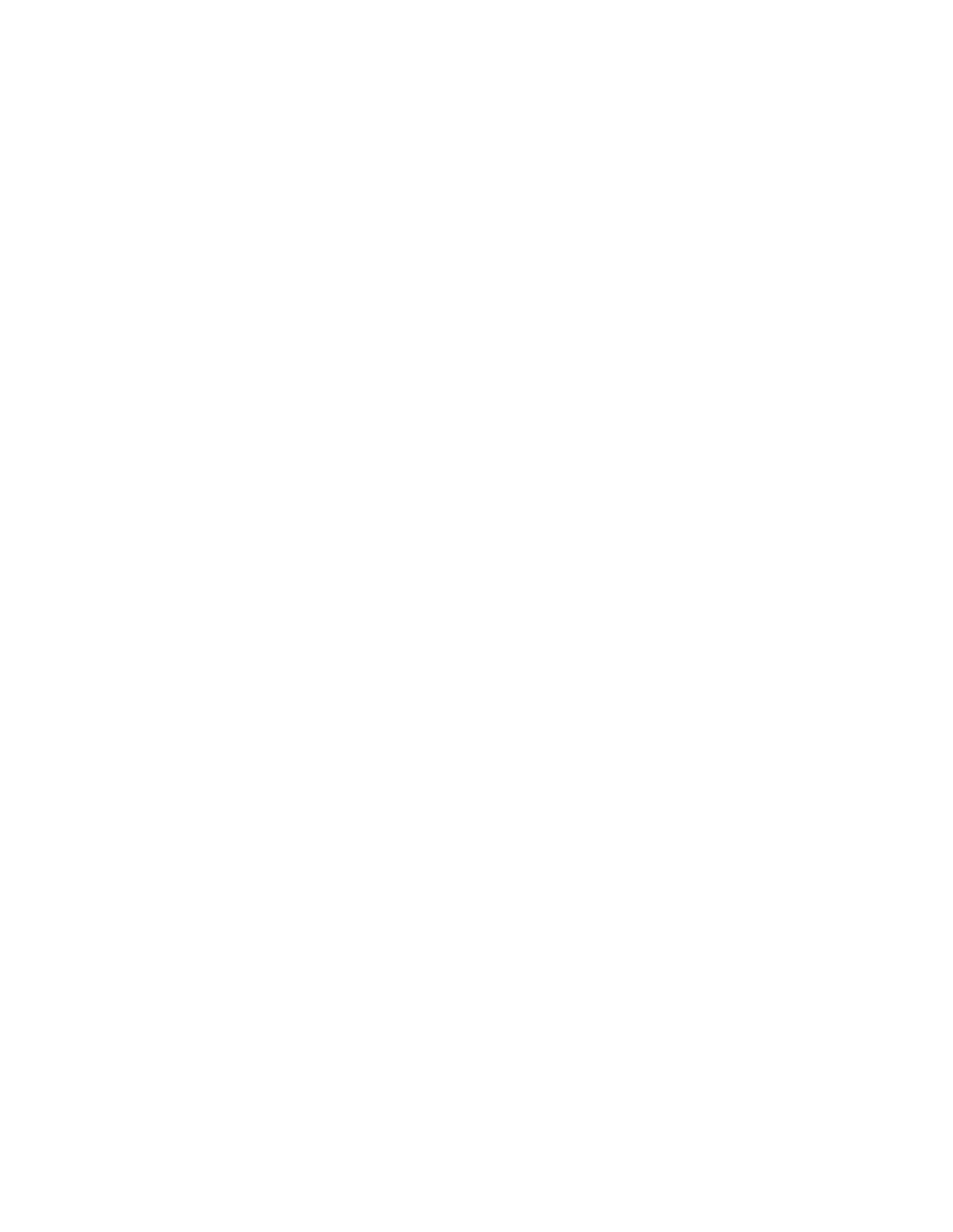

# **FOR MORE INFO VISIT**

RAINBOWCOLLECTIVEOFTHUNDERBAY.COM OR THUNDERPRIDE.CA

+ + + + + + + PRESENTED BY + + + + + + + +